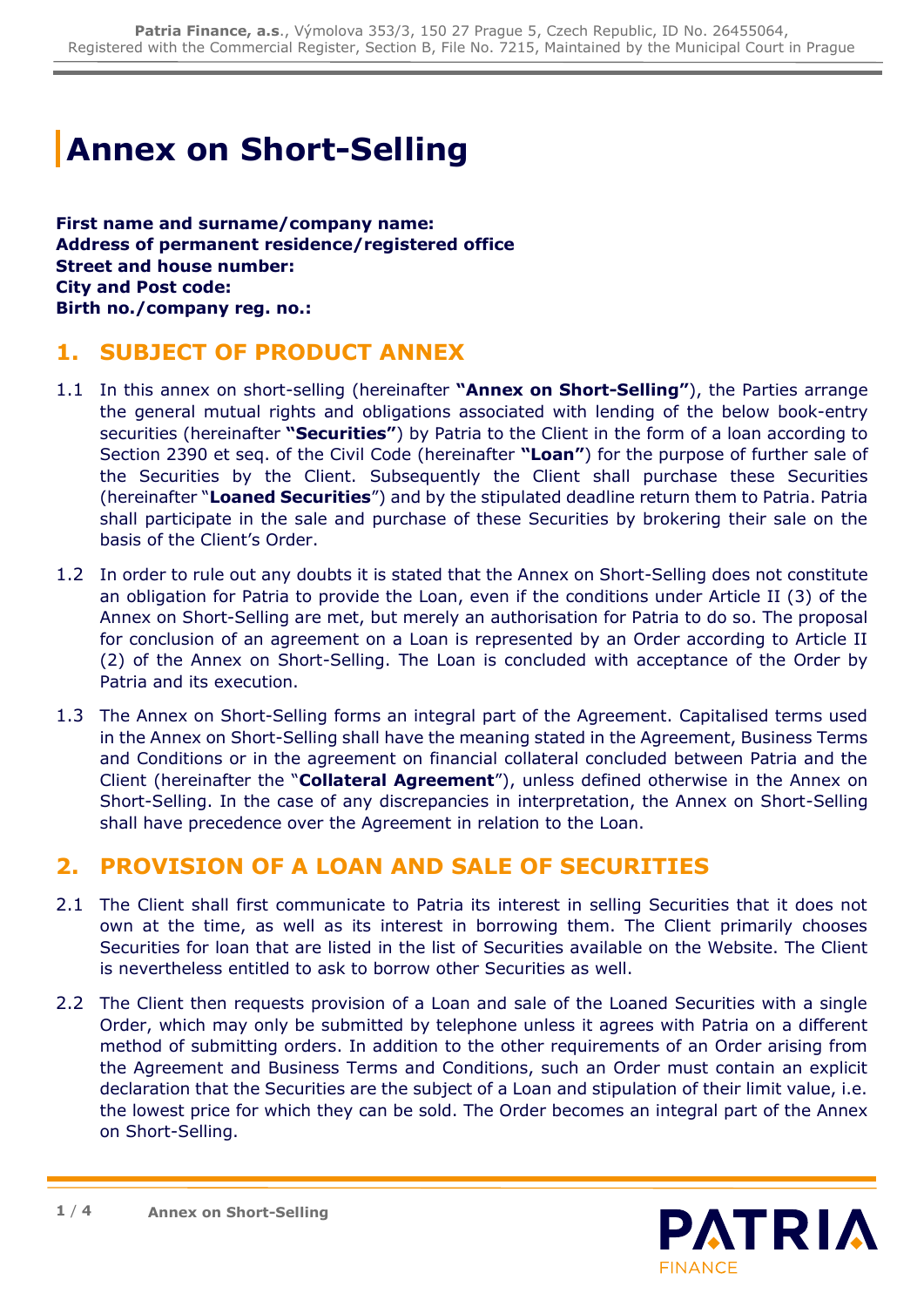- 2.3 Patria may accept an Order to lend out the Securities listed in the Order if:
	- a) it currently has these Securities in its possession or has another relationship to them that allows it to conclude the Loan with the Client. This fact is not confirmed by the Securities being included on the list of Securities available on the Website;
	- b) the Client has concluded a Collateral Agreement with Patria and this Collateral Agreement is still in effect at the time the Order is made and no notice period is in effect;
	- c) all due and not yet due Debts are sufficiently secured according to the Collateral Agreement;
	- d) the Client has or transfers to the Cash Brokerage Account before submitting the Order funds in a value corresponding to the applicable proportion of the value of the Securities that are the subject of the Order as laid down in the List of Tariffs (hereinafter **"Initial Collateral Value"**), unless it agrees with Patria otherwise. Should the Client issue an Order for a Loan of further Securities and the previous Securities have not yet been returned, the funds in the Brokerage Account must reach at least the Initial Collateral Value in relation to the current market value of the Securities that were already the subject of a Loan and those which are to be the subject of a Loan based on the Client's Order. If it is not possible to determine the market value of the Loaned Securities, the nominal value of the Loaned Securities shall be used, and if it cannot be determined, a value unilaterally determined by Patria shall be used; and
	- e) the credit exposure of the Client, i.e. the sum of all due and not yet due Client Debts, does not exceed the limit laid down unilaterally by Patria.
- 2.4 By accepting the Order as per paragraph 3 of this article, Patria undertakes to execute the order for the Loaned Securities on the relevant market if the limit value pursuant to paragraph 2 of this article is met. In confirming execution of the Order, Patria shall also list the number of Loaned Securities.
- 2.5 Unless the Parties agree otherwise during submission of the Order for a Loan or by telephone later, at the latest before the Loan matures, the Client shall be obliged to return the Loaned Securities by the seventh calendar day following settlement of the Order; this shall not affect Patria's right to request they be returned earlier. Returning of the Loaned Securities is done through an Order for purchase of Loaned Securities in favour of Patria. Should the Client be overdue in their obligation to return the Loaned Securities at the deadline as per the first sentence, it shall be assumed that the Loan is extended for a further seven days, which applies recurrently.
- 2.6 For the purposes of settling the Loan, i.e. transferring the Loaned Securities and cash, Patria shall use the Client's Brokerage Account exclusively. Should the client have multiple Brokerage Accounts, the one in the appropriate currency shall be used.
- 2.7 Patria is entitled to unilaterally amend the list of Securities published on the Website.

## **3. RIGHTS AND OBLIGATIONS FOR DURATION OF LOAN**

3.1 The Client is obliged to return the Loaned Securities at the latest by the deadline agreed with Patria, or at Patria's request, even in the case the agreed deadline for their return has not been reached. Section 2393 of the Civil Code shall not apply. Maturity of the loan shall also occur at the moment insolvency proceedings in relation to the Client are commenced. Should

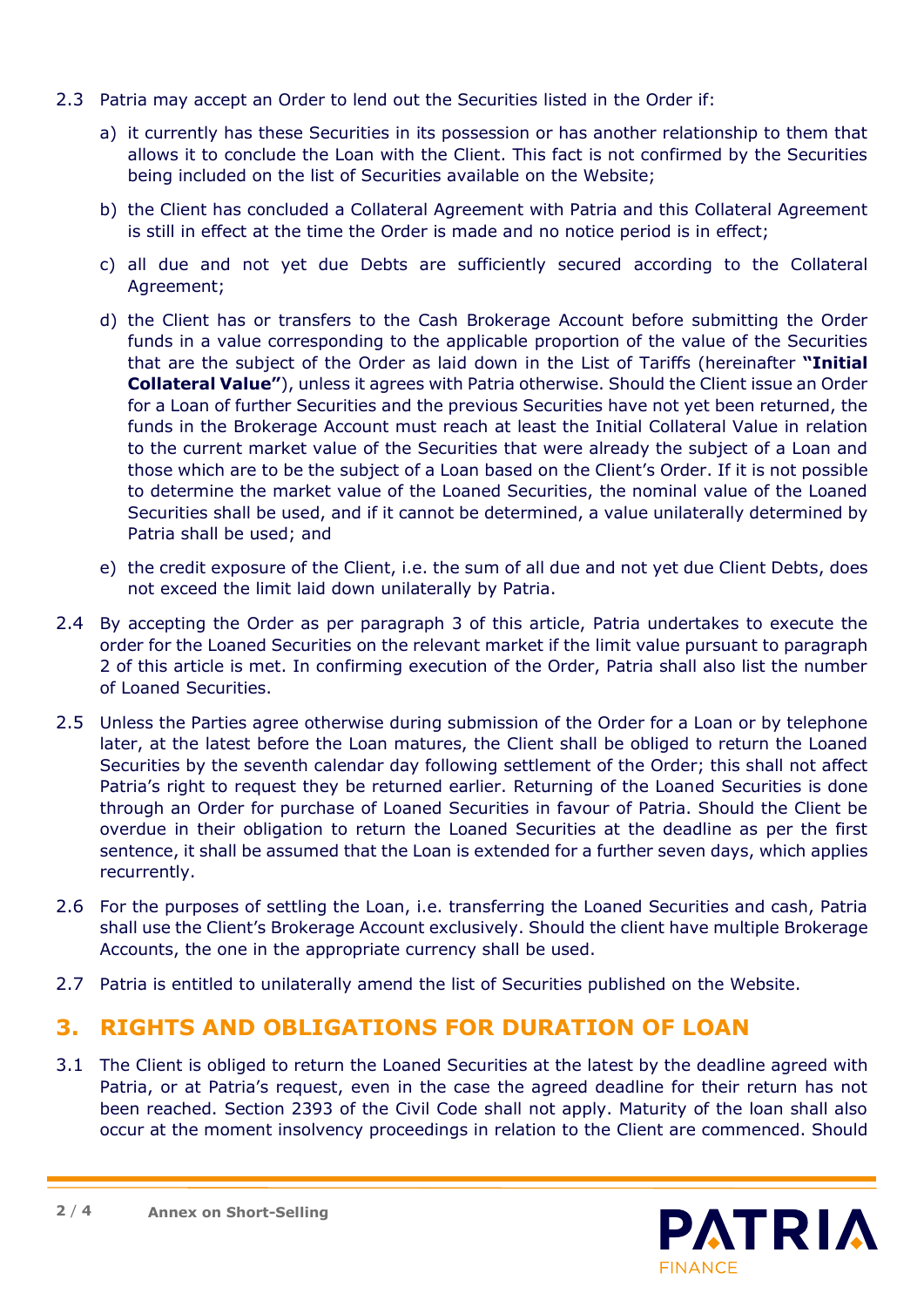the Client be unable to return the Loaned Securities, it shall be obliged to pay Patria the costs for purchasing the Loaned Securities at the time of the Loan's maturity, including any costs associated therewith. If it is not possible to purchase the given Securities, the Client shall pay their last known market value during the time of the Loan, including all costs Patria would incur for purchasing them. If it is not possible to determine the market value of the Loaned Securities, the nominal value of the Loaned Securities shall be used, and if it cannot be determined, a value unilaterally determined by Patria shall be used. This paragraph shall not affect any rights of Patria to satisfy receivables according to the Collateral Agreement. The Client shall be entitled to return all or part of the Loaned Securities before the deadline, if one has been arranged. In the case of earlier return, the interest pursuant to the following paragraph shall be calculated for the duration of the Loan.

- 3.2 The Client shall be obliged to pay interest in the amount laid down in the List of tariffs or in another amount agreed on by the Parties. Interest is calculated based on the market value of the Securities that are the subject of the Loan at the time the Loan is negotiated, unless the Parties negotiate calculation based on another value by telephone.
- 3.3 Interest is always payable at the end of the relevant month. Should the Loan become due, the accrued interest shall also become due at the same moment.
- 3.4 Payment of interest takes place by offsetting receivables (even those not due) of Patria to the Client for pay-out of cash, which results in a debit from the balance of the Cash Brokerage Account. If the Client does not have sufficient funds in its Cash Brokerage Account, it shall be obliged to replenish these funds. This shall not affect the obligations pursuant to the Collateral Agreement.
- 3.5 If, during the duration of the Loan, there is payment of any proceeds (e.g. dividends), rights or other benefits arising from ownership of the Loaned Securities, the Client shall be obliged to provide to Patria any such proceeds, benefits or rights that would belong to Patria if not for the Loan. Should the proceeds, benefits or rights be of a nature that does not allow the Client to transfer them, the Client shall be obliged to indemnify Patria in an amount corresponding to such proceeds, right or other benefits.

INFORMATION ON RISKS: Short-selling is a high-risk investment trade with a leverage effect. The Client deposits only a part of the value of the underlying asset, but incurs significantly greater risk. In light of the risk it is necessary to consider judiciously whether short-selling is reasonable with regard to the Client's experience, objectives, financial resources, the regulatory framework and other relevant circumstances.

Within the context of managing their own risk, securities traders seek to avoid the rise of additional receivables against Clients by establishing another two critical thresholds for securing credit in addition to the initial margin. When the first critical threshold has been broken (Minimum Collateral Value), the trader informs the Client through an internet application or by phone and calls on them to deposit further funds so that the percentage of collateral once again reaches the level set for the initial margin – (Initial Collateral Value). When the second critical threshold has been broken (stoploss - the Closing Collateral Value), the trader is entitled to settle all positions of the Client speculating on loss without any Client order ("stop-loss"), regardless of any potential promise to replenish funds it has agreed on with the Client ahead of time. During the very rapid movement of stock prices, the time between the first and second critical thresholds being broken may be so short that a securities trader closes the client's positions without asking for collateral to be replenished, and in extreme cases a position may be closed for a price at which the client incurs additional obligations to the trader.